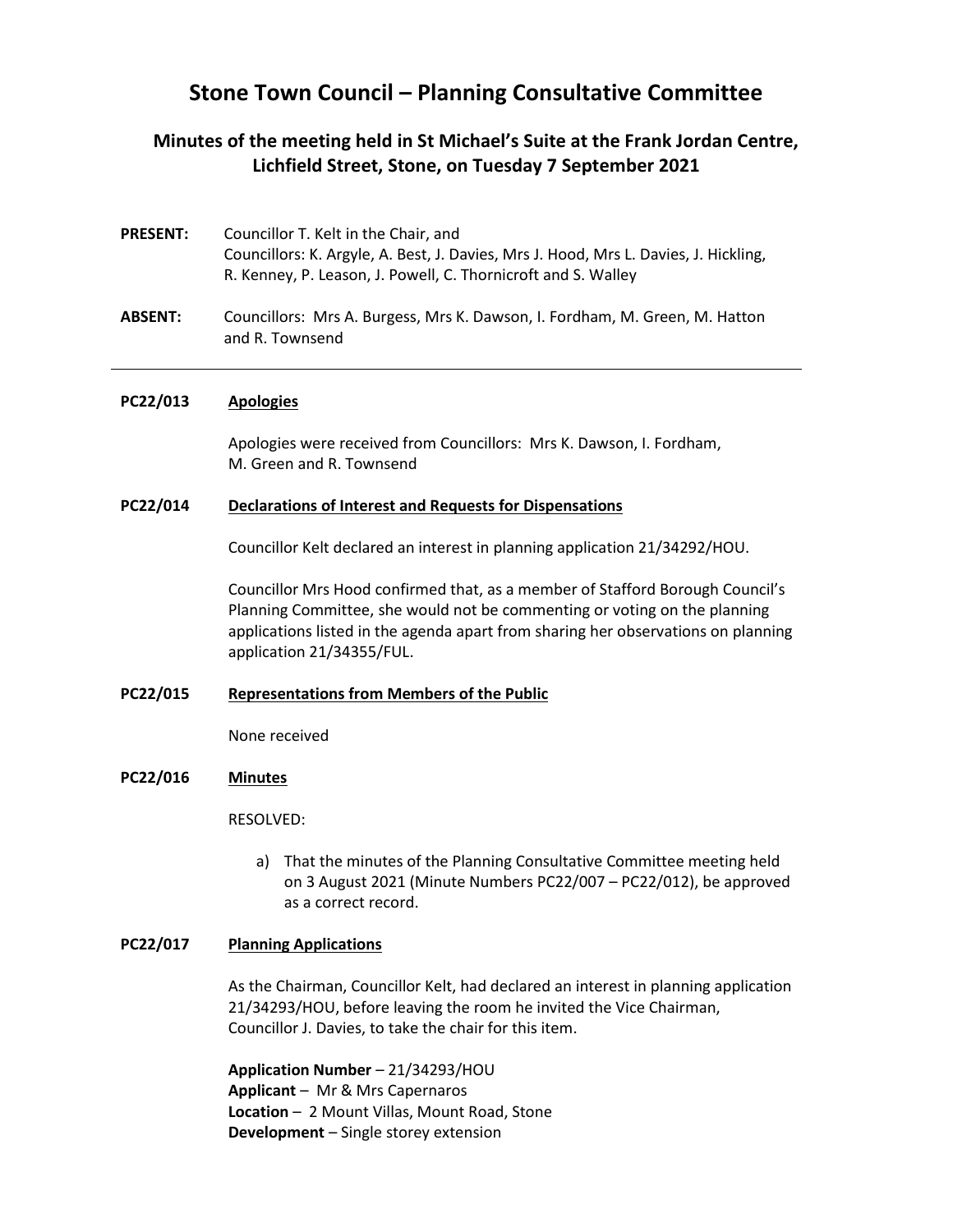**Amendment** – Amended proposal description to two storey extension

**Observations:** The Town Council has no objections to the development proposal in principle but asks that the neighbours comments are noted as well as its own concerns about flat roofs and issues relating to surface water run off.

**Application Number** – 21/34355/FUL

**Applicant** – Barclays Bank PLC

**Location** – 45 High Street, Stone

**Development** – Removal of the existing fascia sign, protruding boxing, projecting Barclay's Signage and night safe, existing stone and brickwork to be made good on completion. Existing ATM to be removed, new brickwork to be installed to match existing on completion.

**Observations:** The Town Council is pleased to note that the development proposal includes work that will restore the external appearance of the building back to its original condition when the facia, signage, boxing, night safe and ATM have been removed.

The restoration work should be executed to the highest of standards. Apertures should be infilled with matching mortar and brickwork (in colour, size and texture) and any damage exposed following removal of facia and signage etc. should be restored exactly in line with the original fabric of the building.

The Town Council feels very strongly that the architectural and historical detail of the building is restored sympathetically and that the character and appearance of the Stone Conservation Area is maintained.

The Town Council asks that the Borough Council make the applicant aware of the standards that need to be worked to, and that if the work is not carried out strictly in accordance with the planning authorities guidance, appropriate compliance action will be taken.

**Application Number** – 21/34087/HOU **Applicant** – Mr K. Hazel **Location** – 192 Lichfield Road, Stone **Development** – Side extension to provide lounge and increase size of porch with tiled roof

**Observations:** No objections

**Application Number** – 21/34240/HOU **Applicant** – Mr G. Hurlstone **Location** – 1 Valley Road, Stone **Development** – two storey side extension

**Observations:** No objections as long as the Borough Council take note of other consultation responses.